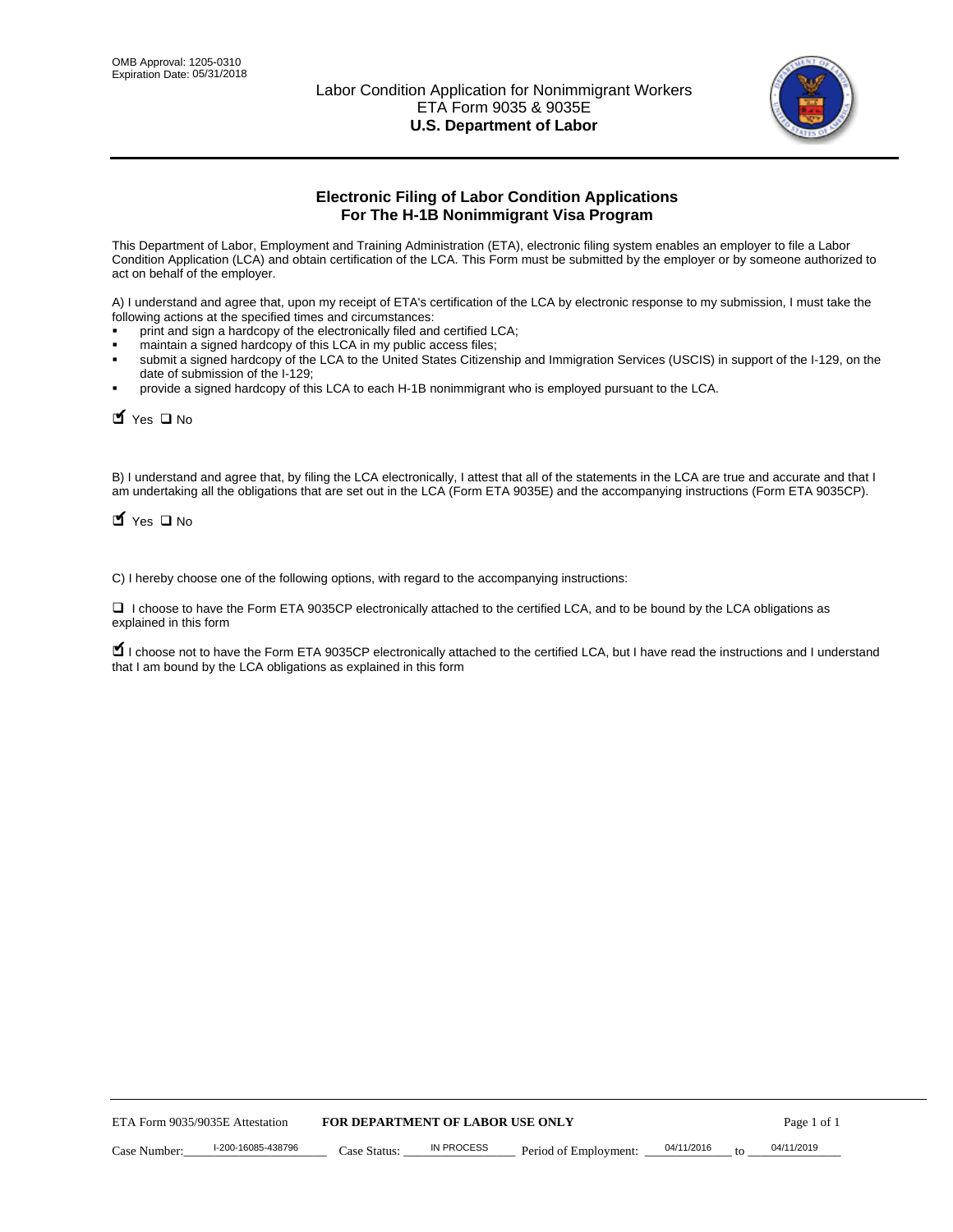# Labor Condition Application for Nonimmigrant Workers ETA Form 9035 & 9035E **U.S. Department of Labor**



*Please read and review the filing instructions carefully before completing the ETA Form 9035 or 9035E. A copy of the instructions can be found at http://www.foreignlaborcert.doleta.gov/. In accordance with Federal Regulations at 20 CFR 655.730(b), incomplete or obviously inaccurate Labor Condition Applications (LCAs) will not be certified by the Department of Labor. If the employer has received permission from the Administrator of the Office of Foreign Labor Certification to submit this form non-electronically, ALL required fields/items containing an asterisk ( \* ) must be completed as well as any fields/items where a response is conditional as indicated by the section ( § ) symbol.* 

# **A. Employment-Based Nonimmigrant Visa Information**

1. Indicate the type of visa classification supported by this application *(Write classification symbol)*: \*

#### **B. Temporary Need Information**

| 1. Indicate the type of visa classification supported by this application (Write classification symbol): *                                                              |                                                            |                                                 | $H-1B$                    |
|-------------------------------------------------------------------------------------------------------------------------------------------------------------------------|------------------------------------------------------------|-------------------------------------------------|---------------------------|
| <b>B. Temporary Need Information</b>                                                                                                                                    |                                                            |                                                 |                           |
| 1. Job Title *<br>PROGRAMMER/ANALYST                                                                                                                                    |                                                            |                                                 |                           |
| 2. SOC (ONET/OES) code *                                                                                                                                                | 3. SOC (ONET/OES) occupation title *                       |                                                 |                           |
| 15-1131                                                                                                                                                                 | <b>COMPUTER PROGRAMMERS</b>                                |                                                 |                           |
| 4. Is this a full-time position? *                                                                                                                                      |                                                            | <b>Period of Intended Employment</b>            |                           |
| $\blacksquare$ Yes<br>$\square$ No                                                                                                                                      | 5. Begin Date *<br>04/11/2016<br>(mm/dd/yyyy)              | 6. End Date *<br>(mm/dd/yyyy)                   | 04/11/2019                |
| 7. Worker positions needed/basis for the visa classification supported by this application                                                                              |                                                            |                                                 |                           |
| 1                                                                                                                                                                       | Total Worker Positions Being Requested for Certification * |                                                 |                           |
| Basis for the visa classification supported by this application<br>(indicate the total workers in each applicable category based on the total workers identified above) |                                                            |                                                 |                           |
| 1<br>a. New employment *                                                                                                                                                | 0                                                          | d. New concurrent employment *                  |                           |
| b. Continuation of previously approved employment *<br>0<br>without change with the same employer                                                                       |                                                            | e. Change in employer *<br>0                    |                           |
| 0<br>c. Change in previously approved employment *                                                                                                                      | 0                                                          | f. Amended petition *                           |                           |
| C. Employer Information                                                                                                                                                 |                                                            |                                                 |                           |
| 1. Legal business name *<br>MARLABS, INC.                                                                                                                               |                                                            |                                                 |                           |
| 2. Trade name/Doing Business As (DBA), if applicable NA                                                                                                                 |                                                            |                                                 |                           |
| 3. Address 1 *<br>1 CORPORATE PLACE SOUTH FL3                                                                                                                           |                                                            |                                                 |                           |
| 4. Address 2<br>NA.                                                                                                                                                     |                                                            |                                                 |                           |
| 5. City $*$<br><b>PISCATAWAY</b>                                                                                                                                        |                                                            | $\overline{6. \quad \text{State}}^*_{\quad NJ}$ | 7. Postal code *<br>08854 |
| 8. Country *<br>UNITED STATES OF AMERICA                                                                                                                                | <b>NA</b>                                                  | 9. Province                                     |                           |
| 10. Telephone number * 7326941000                                                                                                                                       |                                                            | 11. Extension $N/A$                             |                           |
| 12. Federal Employer Identification Number (FEIN from IRS) *<br>541816287                                                                                               | 541511                                                     | 13. NAICS code (must be at least 4-digits) *    |                           |
| ETA Form 9035/9035E                                                                                                                                                     | FOR DEPARTMENT OF LABOR USE ONLY                           |                                                 | Page 1 of 5               |

# **C. Employer Information**

| 1. Legal business name *<br>MARLABS, INC.                    |                                              |                           |
|--------------------------------------------------------------|----------------------------------------------|---------------------------|
| 2. Trade name/Doing Business As (DBA), if applicable NA      |                                              |                           |
| 3. Address 1 *<br>1 CORPORATE PLACE SOUTH FL3                |                                              |                           |
| 4. Address 2<br><b>NA</b>                                    |                                              |                           |
| 5. City *<br><b>PISCATAWAY</b>                               | 6. State *<br><b>NJ</b>                      | 7. Postal code *<br>08854 |
| 8. Country *                                                 | 9. Province                                  |                           |
| UNITED STATES OF AMERICA                                     | NA.                                          |                           |
| 10. Telephone number *<br>7326941000                         | 11. Extension<br>N/A                         |                           |
| 12. Federal Employer Identification Number (FEIN from IRS) * | 13. NAICS code (must be at least 4-digits) * |                           |
| 541816287                                                    | 541511                                       |                           |

# ETA Form 9035/9035E **FOR DEPARTMENT OF LABOR USE ONLY** Page 1 of 5<br>Case Number: 1-200-16085-438796 Case Status: IN PROCESS Period of Employment: 04/11/2016 to 04/11/2019

Case Number:  $-$  1-200-16085-438796 Case Status: NPROCESS Period of Employment:  $-$  04/11/2016 to  $-$  04/11/2019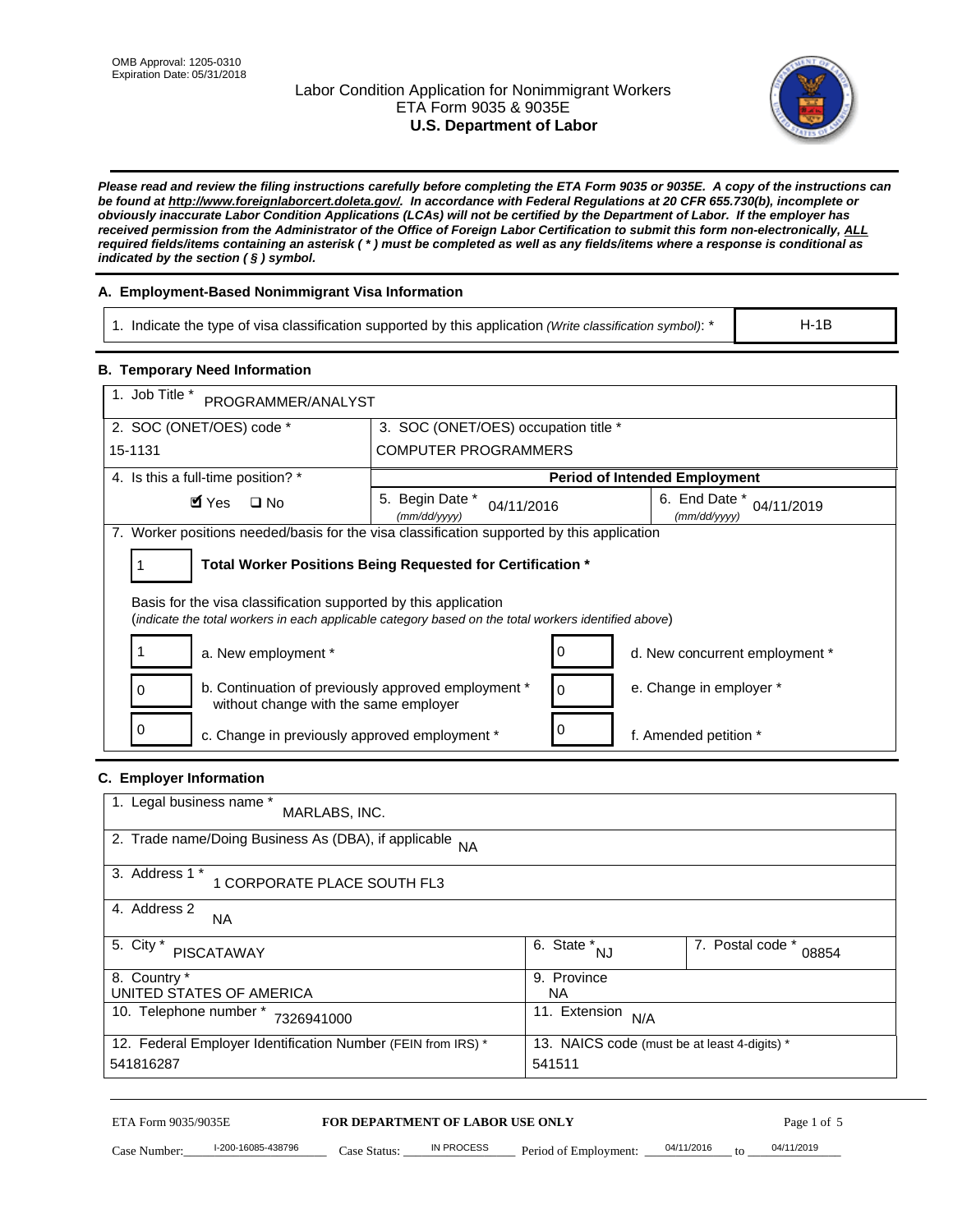

# **D. Employer Point of Contact Information**

**Important Note**: The information contained in this Section must be that of an employee of the employer who is authorized to act on behalf of the employer in labor certification matters. The information in this Section must be different from the agent or attorney information listed in Section E, unless the attorney is an employee of the employer.

| 1. Contact's last (family) name *                  | 2. First (given) name *   |                                       | 3. Middle name(s) *       |  |
|----------------------------------------------------|---------------------------|---------------------------------------|---------------------------|--|
| <b>VIDYADHARAN</b>                                 | <b>SANJAY</b>             |                                       | <b>NA</b>                 |  |
| 4. Contact's job title *<br><b>GENERAL COUNSEL</b> |                           |                                       |                           |  |
| 5. Address 1 *<br>ONE CORPORATE PLACE SOUTH FL3    |                           |                                       |                           |  |
| 6. Address 2<br>N/A                                |                           |                                       |                           |  |
| 7. City $*$<br>PISCATAWAY                          |                           | $\overline{8}$ . State *<br><b>NJ</b> | 9. Postal code *<br>08854 |  |
| 10. Country *<br>UNITED STATES OF AMERICA          | 11. Province<br><b>NA</b> |                                       |                           |  |
| Extension<br>12. Telephone number *<br>13.         |                           | 14. E-Mail address                    |                           |  |
| 7326941000<br>1600                                 |                           | SANJAY@MARLABS.COM                    |                           |  |

#### **E. Attorney or Agent Information (If applicable)**

| VIDYADHARAN                                                                                                                                         | SANJAY                           |                     |                                           | <b>NA</b>        |                                                      |             |
|-----------------------------------------------------------------------------------------------------------------------------------------------------|----------------------------------|---------------------|-------------------------------------------|------------------|------------------------------------------------------|-------------|
| 4. Contact's job title * GENERAL COUNSEL                                                                                                            |                                  |                     |                                           |                  |                                                      |             |
| 5. Address 1 * ONE CORPORATE PLACE SOUTH FL3                                                                                                        |                                  |                     |                                           |                  |                                                      |             |
| 6. Address 2<br>N/A                                                                                                                                 |                                  |                     |                                           |                  |                                                      |             |
| 7. City * PISCATAWAY                                                                                                                                |                                  |                     | $\overline{\phantom{a}}$ 8. State $^*$ NJ | 9. Postal code * | 08854                                                |             |
| 10. Country *<br>UNITED STATES OF AMERICA                                                                                                           |                                  | 11. Province<br>NA. |                                           |                  |                                                      |             |
| 12. Telephone number *<br>7326941000                                                                                                                | 13. Extension<br>1600            |                     | 14. E-Mail address<br>SANJAY@MARLABS.COM  |                  |                                                      |             |
| E. Attorney or Agent Information (If applicable)                                                                                                    |                                  |                     |                                           |                  |                                                      |             |
| 1. Is the employer represented by an attorney or agent in the filing of this application? *<br>If "Yes", complete the remainder of Section E below. |                                  |                     |                                           |                  | $\Box$ Yes                                           | <b>A</b> No |
| 2. Attorney or Agent's last (family) name §                                                                                                         | 3. First (given) name $\S$       |                     |                                           |                  | 4. Middle name(s) $\sqrt{s}$                         |             |
| N/A                                                                                                                                                 | N/A                              |                     |                                           | N/A              |                                                      |             |
| 5. Address 1 $\frac{1}{9}$ N/A                                                                                                                      |                                  |                     |                                           |                  |                                                      |             |
| 6. Address 2<br>N/A                                                                                                                                 |                                  |                     |                                           |                  |                                                      |             |
| $7.$ City $\frac{1}{9}$<br>N/A                                                                                                                      |                                  | 8. State §<br>N/A   |                                           | N/A              | 9. Postal code §                                     |             |
| 10. Country §<br>N/A                                                                                                                                |                                  | 11. Province<br>N/A |                                           |                  |                                                      |             |
| 12. Telephone number §                                                                                                                              | 13. Extension                    |                     | 14. E-Mail address                        |                  |                                                      |             |
| N/A                                                                                                                                                 | N/A                              | N/A                 |                                           |                  |                                                      |             |
| 15. Law firm/Business name §                                                                                                                        |                                  |                     | 16. Law firm/Business FEIN §              |                  |                                                      |             |
| N/A                                                                                                                                                 |                                  |                     | N/A                                       |                  |                                                      |             |
| 17. State Bar number (only if attorney) §                                                                                                           |                                  |                     | standing (only if attorney) §             |                  | 18. State of highest court where attorney is in good |             |
| N/A                                                                                                                                                 |                                  | N/A                 |                                           |                  |                                                      |             |
| 19. Name of the highest court where attorney is in good standing (only if attorney) §                                                               |                                  |                     |                                           |                  |                                                      |             |
| N/A                                                                                                                                                 |                                  |                     |                                           |                  |                                                      |             |
|                                                                                                                                                     |                                  |                     |                                           |                  |                                                      |             |
|                                                                                                                                                     |                                  |                     |                                           |                  |                                                      |             |
|                                                                                                                                                     |                                  |                     |                                           |                  |                                                      |             |
|                                                                                                                                                     |                                  |                     |                                           |                  |                                                      |             |
|                                                                                                                                                     |                                  |                     |                                           |                  |                                                      |             |
|                                                                                                                                                     |                                  |                     |                                           |                  |                                                      |             |
|                                                                                                                                                     |                                  |                     |                                           |                  |                                                      |             |
| ETA Form 9035/9035E                                                                                                                                 | FOR DEPARTMENT OF LABOR USE ONLY |                     |                                           |                  | Page 2 of 5                                          |             |
| I-200-16085-438796                                                                                                                                  | <b>IN PROCESS</b>                |                     |                                           | 04/11/2016       | 04/11/2019                                           |             |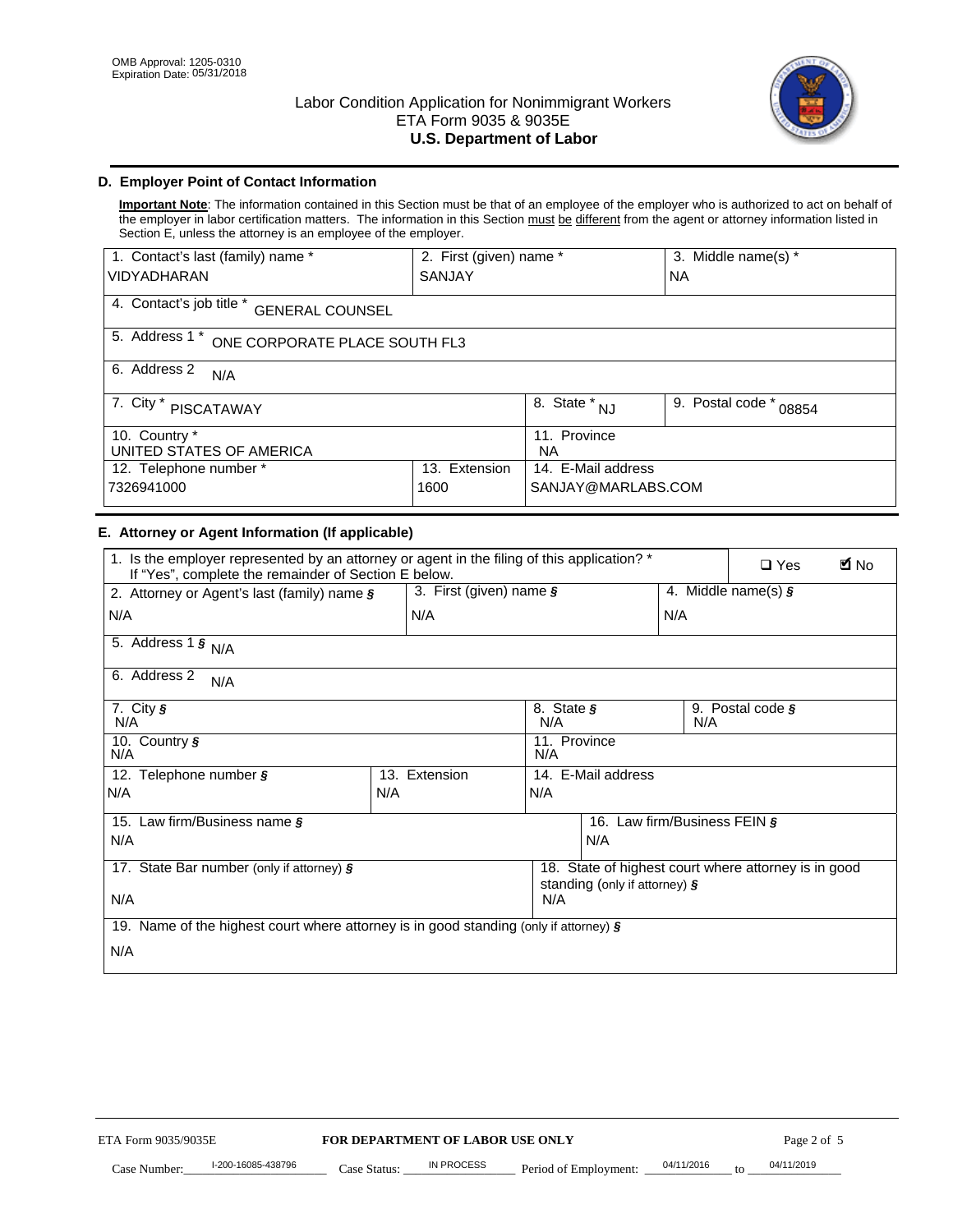**F. Rate of Pay** 

# Labor Condition Application for Nonimmigrant Workers ETA Form 9035 & 9035E **U.S. Department of Labor**



| <b>F. Rate of Pay</b>       |                                                     |
|-----------------------------|-----------------------------------------------------|
| 1. Wage Rate (Required)     | 2. Per: (Choose only one) *                         |
| 74800.00<br>From: \$<br>$*$ | □ Month ■ Year<br>□ Week □ Bi-Weekly<br>$\Box$ Hour |
| N/A<br>To: \$               |                                                     |

## **G. Employment and Prevailing Wage Information**

#### *a. Place of Employment 1*

|      | From: \$                                                                                                                                                                                                                                                                                                                                                                                                                                                                                                                                                                                                                                                                                                                                                                                                                                                              | 74800.00<br>$\ast$<br>To: $\S$<br>N/A                                                                                                                                                                                                                                                                                                                                                                                                                                                                                                                                                                                                                                                                                                | $\Box$ Hour                                 |             | $\Box$ Week $\Box$ Bi-Weekly                                 | $\Box$ Month | $\blacksquare$ Year |
|------|-----------------------------------------------------------------------------------------------------------------------------------------------------------------------------------------------------------------------------------------------------------------------------------------------------------------------------------------------------------------------------------------------------------------------------------------------------------------------------------------------------------------------------------------------------------------------------------------------------------------------------------------------------------------------------------------------------------------------------------------------------------------------------------------------------------------------------------------------------------------------|--------------------------------------------------------------------------------------------------------------------------------------------------------------------------------------------------------------------------------------------------------------------------------------------------------------------------------------------------------------------------------------------------------------------------------------------------------------------------------------------------------------------------------------------------------------------------------------------------------------------------------------------------------------------------------------------------------------------------------------|---------------------------------------------|-------------|--------------------------------------------------------------|--------------|---------------------|
|      | G. Employment and Prevailing Wage Information<br>Important Note: It is important for the employer to define the place of intended employment with as much geographic specificity as possible<br>The place of employment address listed below must be a physical location and cannot be a P.O. Box. The employer may use this section<br>to identify up to three (3) physical locations and corresponding prevailing wages covering each location where work will be performed and<br>the electronic system will accept up to 3 physical locations and prevailing wage information. If the employer has received approval from the<br>Department of Labor to submit this form non-electronically and the work is expected to be performed in more than one location, an<br>attachment must be submitted in order to complete this section.<br>a. Place of Employment 1 |                                                                                                                                                                                                                                                                                                                                                                                                                                                                                                                                                                                                                                                                                                                                      |                                             |             |                                                              |              |                     |
|      | 1. Address 1 *                                                                                                                                                                                                                                                                                                                                                                                                                                                                                                                                                                                                                                                                                                                                                                                                                                                        | 1101 KITCHAWAN ROAD, ROUTE 134                                                                                                                                                                                                                                                                                                                                                                                                                                                                                                                                                                                                                                                                                                       |                                             |             |                                                              |              |                     |
|      | 2. Address 2                                                                                                                                                                                                                                                                                                                                                                                                                                                                                                                                                                                                                                                                                                                                                                                                                                                          |                                                                                                                                                                                                                                                                                                                                                                                                                                                                                                                                                                                                                                                                                                                                      |                                             |             |                                                              |              |                     |
|      | 3. City $*$<br>YORKTOWN HEIGHTS<br>5. State/District/Territory *                                                                                                                                                                                                                                                                                                                                                                                                                                                                                                                                                                                                                                                                                                                                                                                                      |                                                                                                                                                                                                                                                                                                                                                                                                                                                                                                                                                                                                                                                                                                                                      |                                             |             | 4. County *<br><b>WESTCHESTER COUNTY</b><br>6. Postal code * |              |                     |
|      | ΝY                                                                                                                                                                                                                                                                                                                                                                                                                                                                                                                                                                                                                                                                                                                                                                                                                                                                    |                                                                                                                                                                                                                                                                                                                                                                                                                                                                                                                                                                                                                                                                                                                                      |                                             |             | 10536                                                        |              |                     |
|      |                                                                                                                                                                                                                                                                                                                                                                                                                                                                                                                                                                                                                                                                                                                                                                                                                                                                       | Prevailing Wage Information (corresponding to the place of employment location listed above)                                                                                                                                                                                                                                                                                                                                                                                                                                                                                                                                                                                                                                         |                                             |             |                                                              |              |                     |
| N/A  | 7. Agency which issued prevailing wage §                                                                                                                                                                                                                                                                                                                                                                                                                                                                                                                                                                                                                                                                                                                                                                                                                              |                                                                                                                                                                                                                                                                                                                                                                                                                                                                                                                                                                                                                                                                                                                                      | N/A                                         |             | 7a. Prevailing wage tracking number (if applicable) §        |              |                     |
|      | 8. Wage level *<br>$\Box$                                                                                                                                                                                                                                                                                                                                                                                                                                                                                                                                                                                                                                                                                                                                                                                                                                             | <b>M</b><br>$\Box$<br>III                                                                                                                                                                                                                                                                                                                                                                                                                                                                                                                                                                                                                                                                                                            | $\Box$ IV<br>$\Box$ N/A                     |             |                                                              |              |                     |
|      | 9. Prevailing wage *<br>S                                                                                                                                                                                                                                                                                                                                                                                                                                                                                                                                                                                                                                                                                                                                                                                                                                             | 74714.00                                                                                                                                                                                                                                                                                                                                                                                                                                                                                                                                                                                                                                                                                                                             | 10. Per: (Choose only one) *<br>$\Box$ Hour | $\Box$ Week | □ Bi-Weekly                                                  | $\Box$ Month | ■ Year              |
|      | 11. Prevailing wage source (Choose only one) *                                                                                                                                                                                                                                                                                                                                                                                                                                                                                                                                                                                                                                                                                                                                                                                                                        | <b>¤</b> OES<br><b>CBA</b><br>$\Box$                                                                                                                                                                                                                                                                                                                                                                                                                                                                                                                                                                                                                                                                                                 | DBA<br>$\Box$                               | □ SCA       | □                                                            | Other        |                     |
|      | 11a. Year source published *                                                                                                                                                                                                                                                                                                                                                                                                                                                                                                                                                                                                                                                                                                                                                                                                                                          | 11b. If "OES", and SWA/NPC did not issue prevailing wage OR "Other" in question 11,<br>specify source $\boldsymbol{\S}$                                                                                                                                                                                                                                                                                                                                                                                                                                                                                                                                                                                                              |                                             |             |                                                              |              |                     |
| 2015 |                                                                                                                                                                                                                                                                                                                                                                                                                                                                                                                                                                                                                                                                                                                                                                                                                                                                       | OFLC ONLINE DATA CENTER                                                                                                                                                                                                                                                                                                                                                                                                                                                                                                                                                                                                                                                                                                              |                                             |             |                                                              |              |                     |
|      | H. Employer Labor Condition Statements                                                                                                                                                                                                                                                                                                                                                                                                                                                                                                                                                                                                                                                                                                                                                                                                                                |                                                                                                                                                                                                                                                                                                                                                                                                                                                                                                                                                                                                                                                                                                                                      |                                             |             |                                                              |              |                     |
|      | <b>Important Note:</b> In order for your application to be processed, you MUST read Section H of the Labor Condition Application - General<br>Instructions Form ETA 9035CP under the heading "Employer Labor Condition Statements" and agree to all four (4) labor condition statements<br>summarized below:<br>(1)<br>(2)<br>workers similarly employed.<br>(3)<br>employment.<br>(4)<br>1. I have read and agree to Labor Condition Statements 1, 2, 3, and 4 above and as fully explained in Section H<br>of the Labor Condition Application - General Instructions - Form ETA 9035CP. *                                                                                                                                                                                                                                                                           | Wages: Pay nonimmigrants at least the local prevailing wage or the employer's actual wage, whichever is higher, and pay for non-<br>productive time. Offer nonimmigrants benefits on the same basis as offered to U.S. workers.<br><b>Working Conditions:</b> Provide working conditions for nonimmigrants which will not adversely affect the working conditions of<br>Strike, Lockout, or Work Stoppage: There is no strike, lockout, or work stoppage in the named occupation at the place of<br>Notice: Notice to union or to workers has been or will be provided in the named occupation at the place of employment. A copy of<br>this form will be provided to each nonimmigrant worker employed pursuant to the application. |                                             |             |                                                              | <b>Ø</b> Yes | $\square$ No        |
|      | ETA Form 9035/9035E                                                                                                                                                                                                                                                                                                                                                                                                                                                                                                                                                                                                                                                                                                                                                                                                                                                   | <b>FOR DEPARTMENT OF LABOR USE ONLY</b>                                                                                                                                                                                                                                                                                                                                                                                                                                                                                                                                                                                                                                                                                              |                                             |             |                                                              | Page 3 of 5  |                     |
|      | I-200-16085-438796<br>Case Number:                                                                                                                                                                                                                                                                                                                                                                                                                                                                                                                                                                                                                                                                                                                                                                                                                                    | IN PROCESS<br>Case Status: .                                                                                                                                                                                                                                                                                                                                                                                                                                                                                                                                                                                                                                                                                                         | Period of Employment:                       |             | 04/11/2016                                                   | 04/11/2019   |                     |

#### **H. Employer Labor Condition Statements**

- (1) **Wages:** Pay nonimmigrants at least the local prevailing wage or the employer's actual wage, whichever is higher, and pay for nonproductive time. Offer nonimmigrants benefits on the same basis as offered to U.S. workers.
- (2) **Working Conditions:** Provide working conditions for nonimmigrants which will not adversely affect the working conditions of workers similarly employed.
- (3) **Strike, Lockout, or Work Stoppage:** There is no strike, lockout, or work stoppage in the named occupation at the place of employment.
- (4) **Notice:** Notice to union or to workers has been or will be provided in the named occupation at the place of employment. A copy of this form will be provided to each nonimmigrant worker employed pursuant to the application.

| 1. I have read and agree to Labor Condition Statements 1, 2, 3, and 4 above and as fully explained in Section H | $\blacksquare$ Yes $\square$ No |  |
|-----------------------------------------------------------------------------------------------------------------|---------------------------------|--|
| of the Labor Condition Application – General Instructions – Form ETA 9035CP. *                                  |                                 |  |

| ETA Form 9035/9035E |                    | <b>FOR DEPARTMENT OF LABOR USE ONLY</b> |            |                                      |  |           | Page 3 of 5 |
|---------------------|--------------------|-----------------------------------------|------------|--------------------------------------|--|-----------|-------------|
| Case Number:        | l-200-16085-438796 | Case Status:                            | IN PROCESS | Period of Employment: ____04/11/2016 |  | $\sim$ to | 04/11/2019  |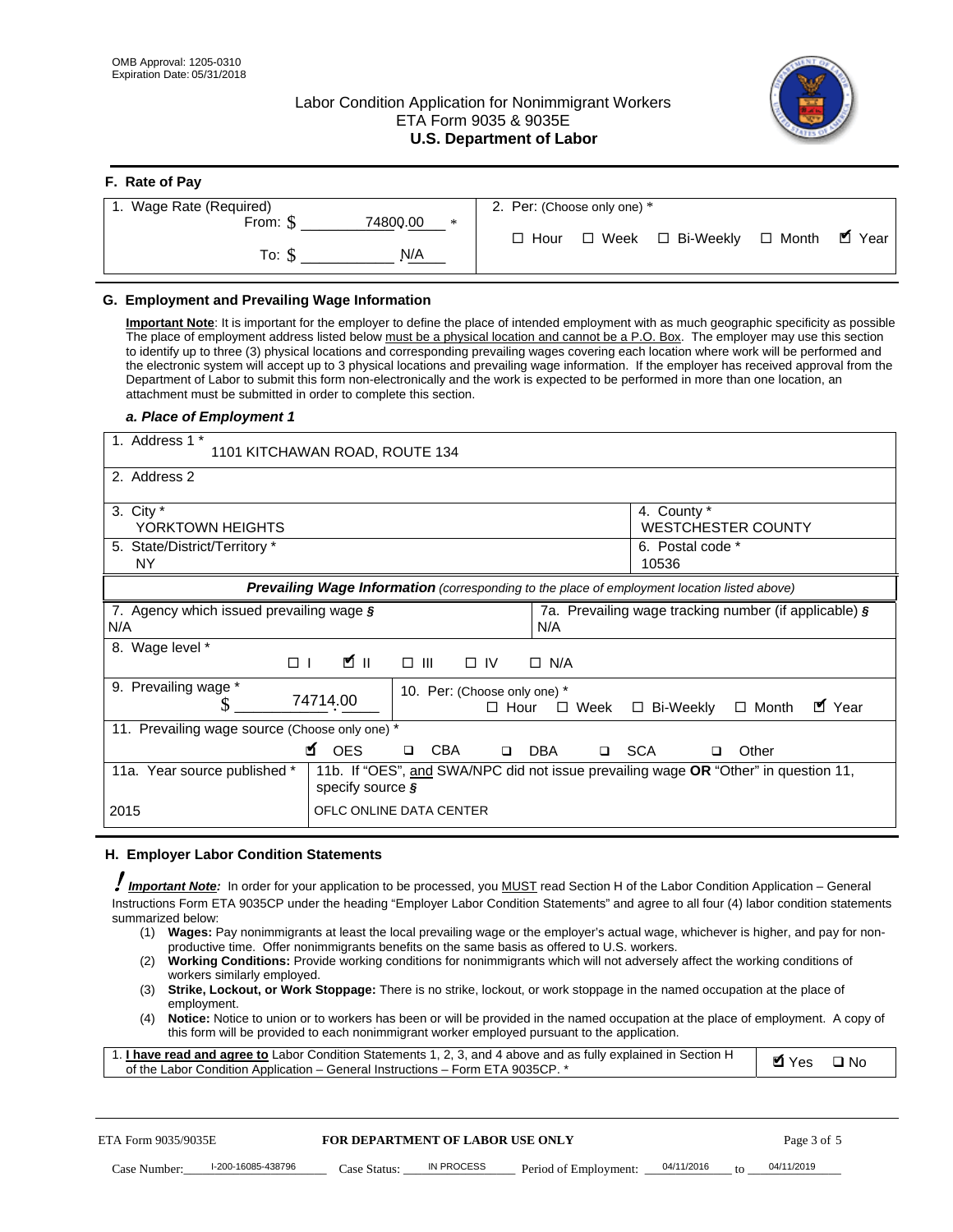

#### **I. Additional Employer Labor Condition Statements – H-1B Employers ONLY**

!**Important Note***:* In order for your H-1B application to be processed, you MUST read Section I – Subsection 1 of the Labor Condition Application – General Instructions Form ETA 9035CP under the heading "Additional Employer Labor Condition Statements" and answer the questions below.

#### *a. Subsection 1*

| 1. Is the employer H-1B dependent? $\S$                                                                                                                                                                                                 | Myes                                          | $\Box$ No              |  |
|-----------------------------------------------------------------------------------------------------------------------------------------------------------------------------------------------------------------------------------------|-----------------------------------------------|------------------------|--|
| 2. Is the employer a willful violator? $\frac{1}{2}$                                                                                                                                                                                    | $\Box$ Yes                                    | <b>M</b> <sub>No</sub> |  |
| 3. If "Yes" is marked in questions 1.1 and/or 1.2, you must answer "Yes" or "No" regarding whether the<br>employer will use this application ONLY to support H-1B petitions or extensions of status for exempt H-1B<br>nonimmigrants? § | $\blacksquare$ Yes $\square$ No $\square$ N/A |                        |  |

**If you marked "Yes" to questions I.1 and/or I.2 and "No" to question I.3, you MUST read Section I – Subsection 2 of the Labor Condition Application – General Instructions Form ETA 9035CP under the heading "Additional Employer Labor Condition Statements" and indicate your agreement to all three (3) additional statements summarized below.** 

#### *b. Subsection 2*

- A. **Displacement:** Non-displacement of the U.S. workers in the employer's workforce
- B. **Secondary Displacement:** Non-displacement of U.S. workers in another employer's workforce; and
- C. **Recruitment and Hiring:** Recruitment of U.S. workers and hiring of U.S. workers applicant(s) who are equally or better qualified than the H-1B nonimmigrant(s).

| 4. I have read and agree to Additional Employer Labor Condition Statements A, B, and C above and as fully                  |      |
|----------------------------------------------------------------------------------------------------------------------------|------|
| explained in Section I – Subsections 1 and 2 of the Labor Condition Application – General Instructions Form ETA $\Box$ Yes | ∩ N∩ |
| 9035CP. $\delta$                                                                                                           |      |

# **J. Public Disclosure Information**

!**Important Note***:* You must select from the options listed in this Section.

| Public disclosure information will be kept at: * | Employer's principal place of business<br>$\Box$ Place of employment |
|--------------------------------------------------|----------------------------------------------------------------------|
|--------------------------------------------------|----------------------------------------------------------------------|

# **K. Declaration of Employer**

*By signing this form, I, on behalf of the employer, attest that the information and labor condition statements provided are true and accurate;*  that I have read sections H and I of the Labor Condition Application – General Instructions Form ETA 9035CP, and that I agree to comply with *the Labor Condition Statements as set forth in the Labor Condition Application – General Instructions Form ETA 9035CP and with the Department of Labor regulations (20 CFR part 655, Subparts H and I). I agree to make this application, supporting documentation, and other records available to officials of the Department of Labor upon request during any investigation under the Immigration and Nationality Act. Making fraudulent representations on this Form can lead to civil or criminal action under 18 U.S.C. 1001, 18 U.S.C. 1546, or other provisions of law.* 

| 1. Last (family) name of hiring or designated official * | 2. First (given) name of hiring or designated official * |                                       | 3. Middle initial * |  |
|----------------------------------------------------------|----------------------------------------------------------|---------------------------------------|---------------------|--|
| <b>VIDYADHARAN</b>                                       | <b>SANJAY</b>                                            |                                       | <b>NA</b>           |  |
| 4. Hiring or designated official title *                 |                                                          |                                       |                     |  |
| <b>GENERAL COUNSEL</b>                                   |                                                          |                                       |                     |  |
| 5. Signature *                                           |                                                          |                                       | 6. Date signed *    |  |
|                                                          |                                                          |                                       |                     |  |
|                                                          |                                                          |                                       |                     |  |
|                                                          |                                                          |                                       |                     |  |
|                                                          |                                                          |                                       |                     |  |
| ETA Form 9035/9035E                                      | FOR DEPARTMENT OF LABOR USE ONLY                         |                                       | Page 4 of 5         |  |
| I-200-16085-438796<br>Case Number<br>Case Status:        | IN PROCESS<br>Period of Employment:                      | 04/11/2016<br>$\mathbf{f} \mathbf{O}$ | 04/11/2019          |  |